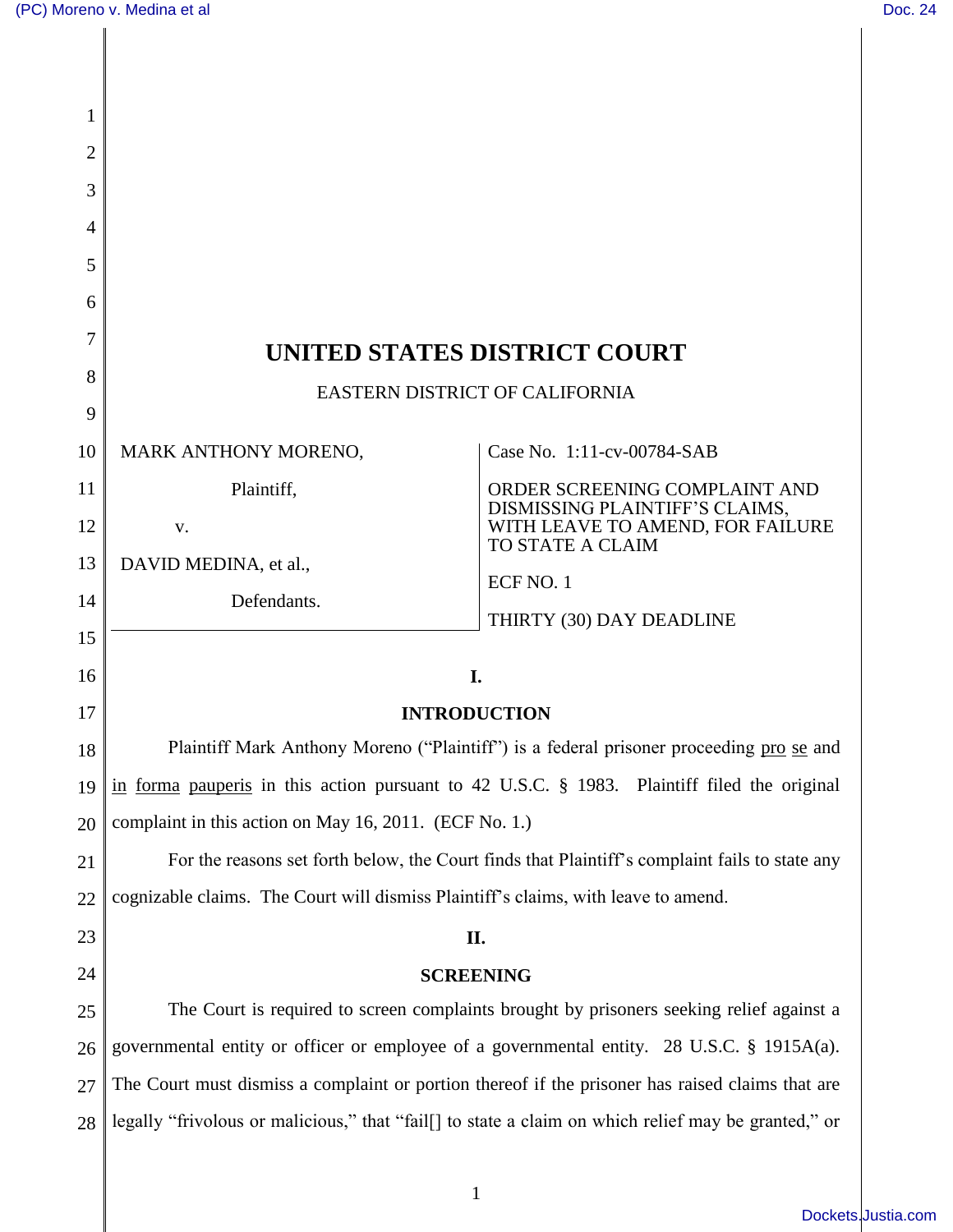1 2 that "seek[] monetary relief against a defendant who is immune from such relief." 28 U.S.C. § 1915(e)(2)(B).

3 4 5 6 7 8 9 A complaint must contain "a short and plain statement of the claim showing that the pleader is entitled to relief. . . ." Fed. R. Civ. P. 8(a)(2). Detailed factual allegations are not required, but "[t]hreadbare recitals of the elements of a cause of action, supported by mere conclusory statements, do not suffice." Ashcroft v. Iqbal, 556 U.S. 662, 678 (2009) (citing Bell Atlantic Corp. v. Twombly, 550 U.S. 544, 555 (2007)). Moreover, Plaintiff must demonstrate that each defendant personally participated in the deprivation of Plaintiff's rights. Jones v. Williams, 297 F.3d 930, 934 (9th Cir. 2002).

10 11 12 13 14 15 16 17 18 Prisoners proceeding pro se in civil rights actions are entitled to have their pleadings liberally construed and to have any doubt resolved in their favor. Wilhelm v. Rotman, 680 F.3d 1113, 1121 (9th Cir. 2012) (citations omitted). To survive screening, Plaintiff's claims must be facially plausible, which requires sufficient factual detail to allow the Court to reasonably infer that each named defendant is liable for the misconduct alleged. Iqbal, 556 U.S. at 678-79; Moss v. U.S. Secret Service, 572 F.3d 962, 969 (9th Cir. 2009). The "sheer possibility that a defendant has acted unlawfully" is not sufficient, and "facts that are 'merely consistent with' a defendant's liability" falls short of satisfying the plausibility standard. Iqbal, 556 U.S. at 678; Moss, 572 F.3d at 969.

**III.**

19

20

#### **PLAINTIFF'S COMPLAINT**

21 22 23 24 25 26 27 28 The events described in Plaintiff's complaint took place while Plaintiff was incarcerated at Tehachapi State Prison CCI ("CCI-Tehachapi") and High Desert State Prison ("HDSP"). Plaintiff names an unnamed warden at CCI-Tehachapi, David Medina (physician's assistant, HDSP), James Hoag (dentist, HDSP), C. Hopson (dentist, CCI-Tehachapi), A. Haggar (dentist, CCI-Tehachapi), Shari Lowen (deputy director of the dental program services division, CCI-Tehachapi), Jeff Matthews (dentist, CCI-Tehachapi), D. Swingle (chief medical officer, HDSP), and Brian Grimm (doctor, CCI-Tehachapi) as defendants in this action (collectively referred to as "Defendants").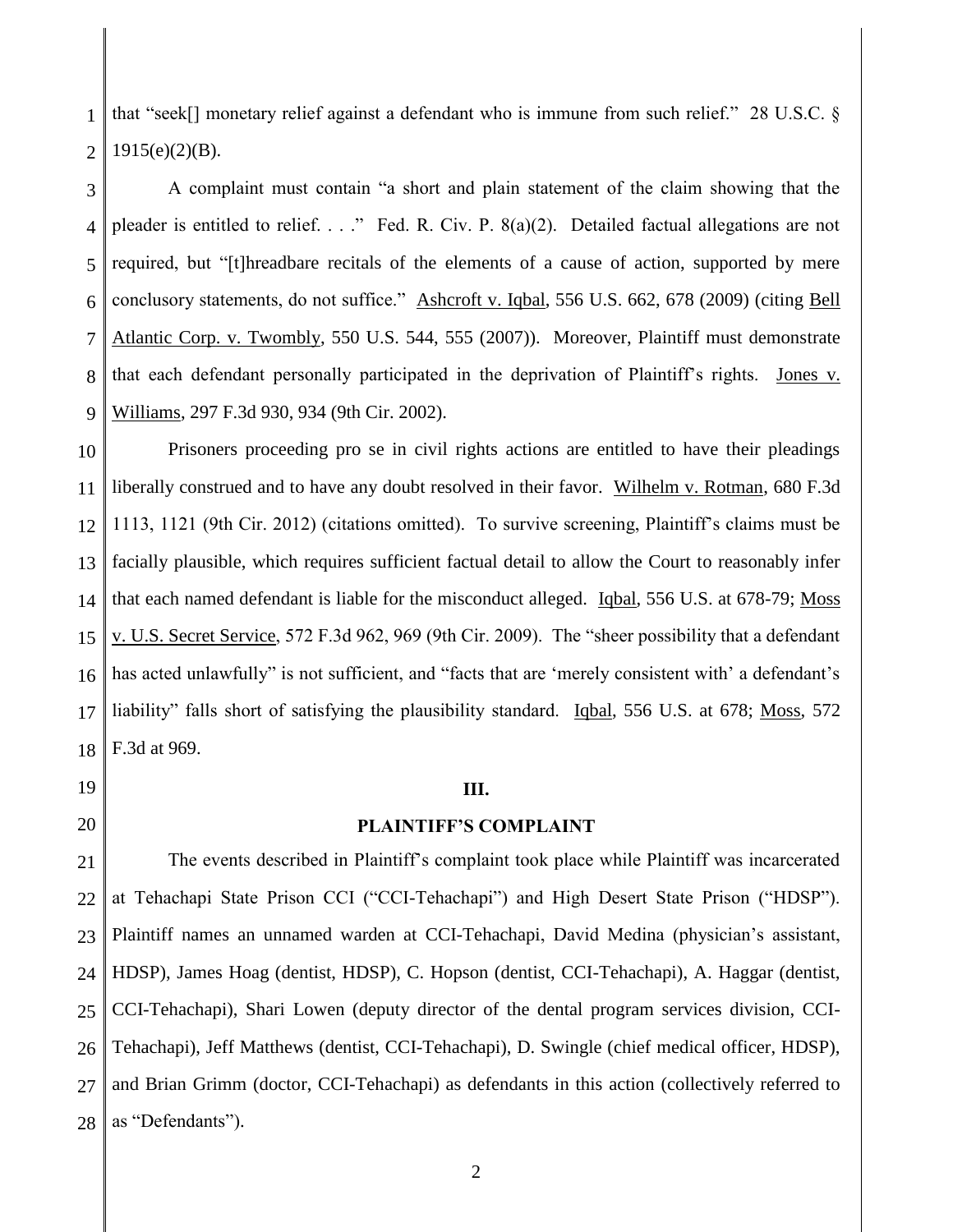1  $\mathcal{D}_{\mathcal{L}}$ 3 4 5 6 7 On December 24, 2008, while Plaintiff was incarcerated at HDSP, Plaintiff filled out an emergency dental care service request form. (Compl. 4.<sup>1</sup>) On December 26, 2008, Plaintiff was seen by Dr. James Hoag at the dental clinic and received x-rays. (Compl. 4.) Plaintiff alleges that the x-rays showed that one of Plaintiff's teeth had to be extracted because it was cracked in two places and was infected. (Compl. 4.) Plaintiff further alleges that if the tooth was not extracted, Plaintiff would suffer pain and could cause further damage to the surrounding teeth and gums. (Compl. 4.)

8 9 10 11 12 13 14 15 16 17 Hoag allegedly told Plaintiff that, "since [Plaintiff] had seizures in the pas[t], [Hoag] would need to get an approval from medical to remove [Plaintiff's] cracked tooth." (Compl. 4.) Hoag told Plaintiff that it would take one to three days because it was "a priority & emergency." (Compl. 4.) Plaintiff then walked across the hall to ask David Medina for assistance. (Compl. 4.) Medina then came back with Hoag and explained that he would not give clearance for any tooth extraction because "he's not clearing this medical extraction that he knows [Plaintiff] really need[s]" because "he looked in [Plaintiff's] entire medical file and could not find nothing ment[ion]ing or any documentation stating [Plaintiff] ever had a seizure."<sup>2</sup> (Compl. 7.) Plaintiff contends that "now before you get any dental work done you need to get the (MRI) to see if you have seizure disorder or not." (Compl. 7.)

18 19 20 21 22 23 24 25 Plaintiff contends that Hoag "showed deliberate indifference to Plaintiff's serious medical needs knowing he was in need of this clearance & MRI, which he did not act up on it which defendant should of told his supervisor with the dental care at [HDSP] if there wasn't a (MRI) machine at this prison to have Plaintiff taken to the outside hospital to have the MRI done." (Compl. 7.) Similarly, Plaintiff alleges that Medina "could of arranged a (MRI) be done on Plaintiff either at the prison or if there was not a (MRI) machine at the prison then [he] could of had the prison take [Plaintiff] to a local hospital..." (Compl. 7-8.) Plaintiff alleges that Medina was "retaliating against Plaintiff for filing a lawsuit against Defendant Medina in federal

26

 $\overline{a}$ 

27

 $<sup>1</sup>$  Citations to pages in Plaintiff's complaint will refer to page numbers as electronically docketed in PDF format and</sup> do not refer to the page numbers provided by Plaintiff.

<sup>28</sup> <sup>2</sup> Plaintiff cites a "medical asses[s]ment done on 1-6-9" but it is unclear why. (Compl. 7.) Plaintiff vaguely writes: "Assessment (4) seizure activity." (Compl. 7.)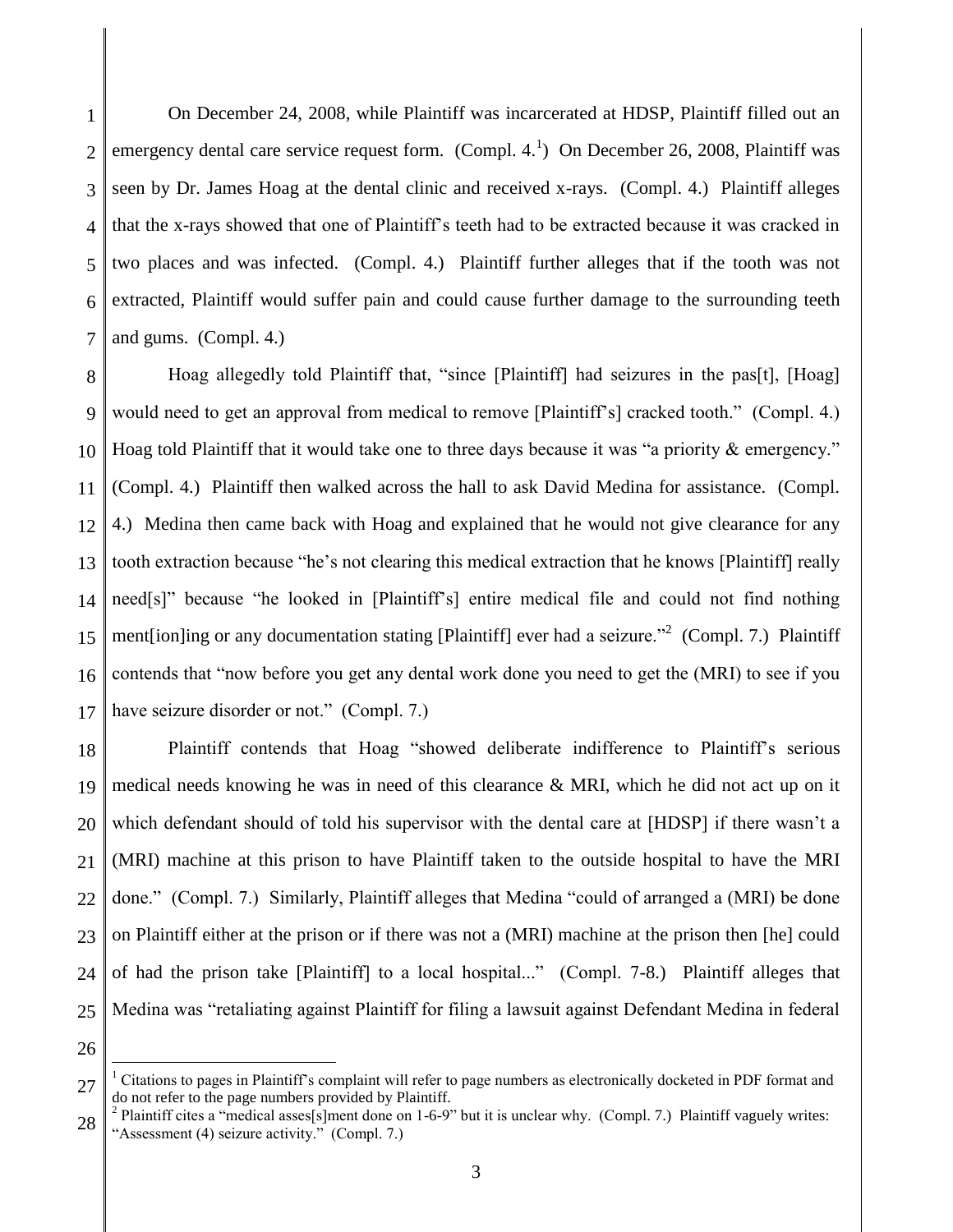1 court...." (Compl. 8.)

2 3 4 5 At some unspecified point in time, Plaintiff was transferred to CCI-Tehachapi. (Compl. 8.) Upon his arrival, Plaintiff contacted a nurse and explained that his tooth was in excruciating pain "and about the (MRI)." (Compl. 8-9.) The nurse told Plaintiff that he would have to wait because she was not a dentist and could not help him, then walked away. (Compl. 9.)

6 7 8 9 10 11 12 13 On February 19, 2009, Plaintiff was seen by a doctor at the clinic and was told that he could not do anything until "medical cleared [Plaintiff] and [Plaintiff] get[s] the MRI." (Compl. 9.) On March 1, 2009, Plaintiff saw Dr. Brian Grimm in the clinic and told him about the pain and swelling in his mouth. (Compl. 9.) Plaintiff asked for clearance to receive the tooth extraction or for an MRI. (Compl. 9.) Grimm told Plaintiff that he needed to receive an MRI first because of the risk that Plaintiff has a seizure while on the examination chair. (Compl. 9.) Grim told Plaintiff to "toughen up" until he received the MRI. (Compl. 9.) On March 6, 2009, Grimm again told Plaintiff he needed to get an MRI. (Compl. 9.)

14 15 16 17 18 19 20 At some point in time, Plaintiff sought assistance from the Prison Law Office. (Compl. 10.) Plaintiff contends that Grimm provided Plaintiff with the medical clearance after an attorney from the Prison Law Office pressured prison officials to provide Plaintiff with treatment. (Compl. 10.) Plaintiff suggests that Grimm's statements about needing an MRI were fabricated because Plaintiff received clearance for the extraction procedure without an MRI after the Prison Law Office became involved. (Compl. 10.) Plaintiff contends that the extraction procedure was delayed for 84 days because of the MRI excuse. (Compl. 10.)

21 22 23 24 25 26 27 On March 9, 2009, the right side of Plaintiff's mouth and his gums were swollen and infected. Plaintiff was taken to the clinic and seen by Dr. Haggar. Haggar took x-rays and told Plaintiff that he had a gum infection and that his tooth "is cracking a lot more." (Compl. 11.) Haggar contacted his supervisor, Jeff Matthews, and they told Plaintiff that he needed to receive an MRI before he received clearance. (Compl. 11.) Haggar marked Plaintiff's treatment as "priority 1-B." (Compl. 11.) Plaintiff contends Matthews "did nothing to get [Plaintiff] this MRI." (Compl. 11.)

28 / / /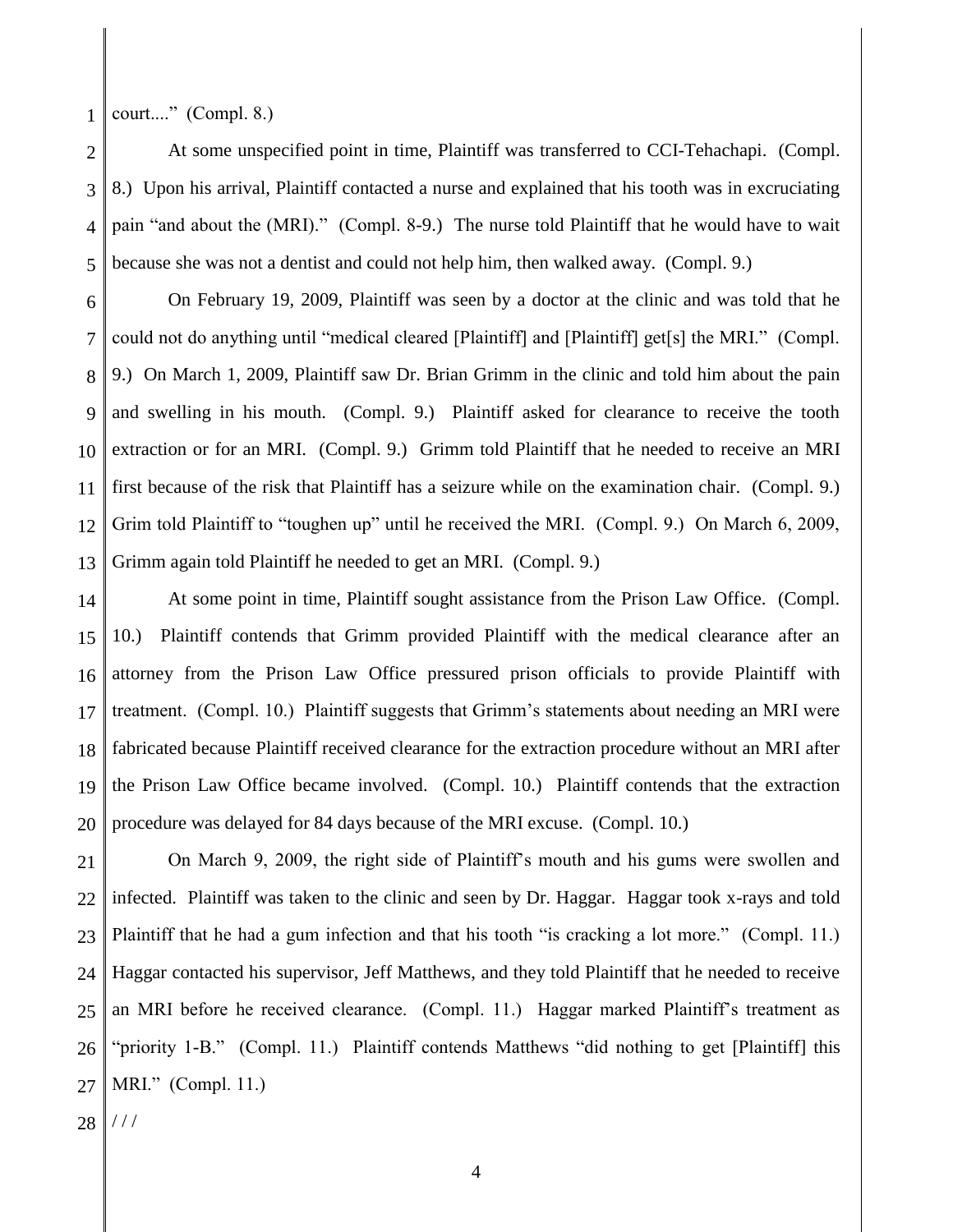1  $\mathcal{D}$ On March 16, 2009, Plaintiff filed an emergency grievance concerning his dental issue. (Compl. 12.)

3 4 5 6 7 8 On March 19, 2009, a dental assistant approached Plaintiff in his cell and asked if he needed to go to the dental clinic. (Compl .12.) Plaintiff was taken to the clinic and asked to sign a consent form to receive the tooth extraction. (Compl. 13.) Plaintiff was told that the chief medical officer called the dentist, Dr. Nakayama, and told him to provide Plaintiff with the procedure. (Compl. 13.) Dr. Nakayama did not know anything about the MRI issues. (Compl. 13.)

### **IV.**

### **DISCUSSION**

# 11

9

10

## **A. Plaintiff's Eighth Amendment Claims**

12 13 14 15 16 17 18 19 20 21 22 23 Plaintiff contends that Defendants violated his rights under the Eighth Amendment because of the delays associated with his tooth extraction. To constitute cruel and unusual punishment in violation of the Eighth Amendment, prison conditions must involve "the wanton and unnecessary infliction of pain." Rhodes v. Chapman, 452 U.S. 337, 347 (1981). A prisoner's claim does not rise to the level of an Eighth Amendment violation unless (1) "the prison official deprived the prisoner of the 'minimal civilized measure of life's necessities,'" and (2) "the prison official 'acted with deliberate indifference in doing so.'" Toguchi v. Chung, 391 F.3d 1051, 1057 (9th Cir. 2004) (quoting Hallett v. Morgan, 296 F.3d 732, 744 (9th Cir. 2002) (citation omitted)). In order to find a prison official liable under the Eighth Amendment for denying humane conditions of confinement within a prison, the official must know "that inmates face a substantial risk of serious harm and disregard<sup>[]</sup> that risk by failing to take reasonable measures to abate it." Farmer v. Brennan, 511 U.S. 825, 847 (1994).

24 25 26 27 28 To maintain an Eighth Amendment claim based on prison medical treatment, an inmate must show (1) a serious medical need by demonstrating that failure to treat a prisoner's condition could result in further significant injury or the unnecessary and wanton infliction of pain, and (2) a deliberately indifferent response by defendant. Jett v. Penner, 439 F.3d 1091, 1096 (9th Cir. 2006). The deliberate indifference standard is met by showing (a) a purposeful act or failure to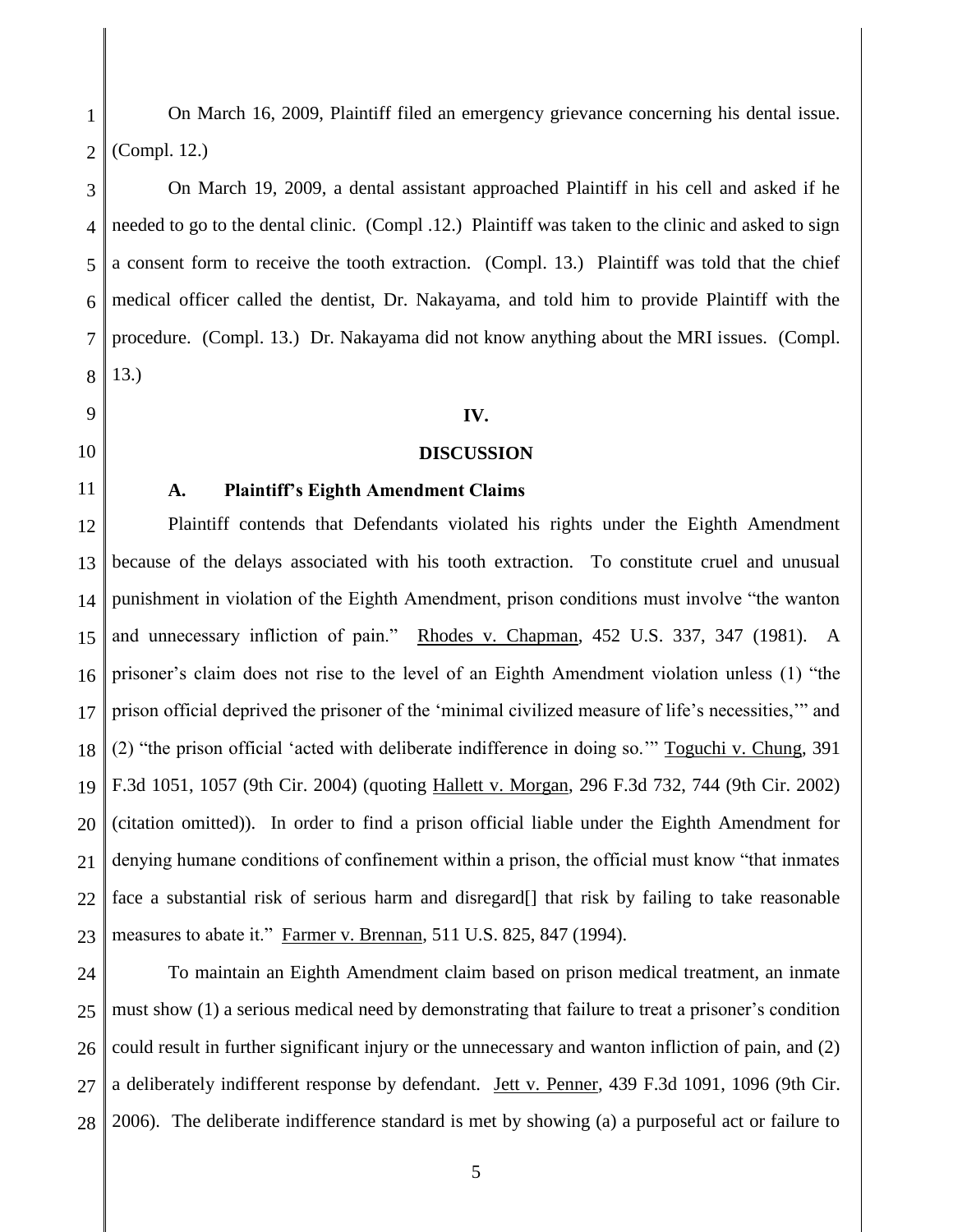1 2 respond to a prisoner's pain or possible medical need and (b) harm caused by the indifference. Id.

3 4 5 6 7 8 9 10 Plaintiff alleges that prison officials delayed a tooth extraction procedure for 84 days because they wanted to screen Plaintiff for seizure disorders via an MRI before clearing Plaintiff for the procedure. Plaintiff does not dispute that he had seizures in the past. Further, Plaintiff does not allege any facts that dispute or challenge Defendants' statements that seizure disorder could produce complications during the tooth extraction procedure. Instead, Plaintiff's claims rest on his inference that Defendants' deliberate indifference is evidenced by the fact that, after the Prison Law Office intervened on Plaintiff's behalf, Defendants' relented from their position and opted to perform the tooth extraction procedure without pre-screening Plaintiff with an MRI.

11 12 13 14 15 16 17 18 19 20 21 22 Plaintiff's claims presently fail because Plaintiff does not allege facts that plausibly support the conclusion that Defendants' acted with deliberate indifference. First, Plaintiff's factual allegations are unclear and illogical. Plaintiff alleges that initially Dr. Hoag told Plaintiff that he needed to get approval for the tooth extraction because he had a history of seizures. Plaintiff then alleges that Medina told Plaintiff that he would not provide the necessary clearance because Plaintiff's medical file did not mention any history of seizures. Plaintiff goes on to allege that he needed to receive an MRI to determine whether Plaintiff had a seizure disorder before he receives any dental work. This series of allegations makes no logical sense. If Medina believed Plaintiff did not have a history of seizures, it is unclear why Medina withheld clearance or why Plaintiff would need an MRI. While additional facts may make the assertions logical, the present state of the complaint does not afford the Court that opportunity, especially in the area of causation.

23 24 25 26 27 28 Second, a mere difference of medical opinion does not rise to the level of an Eighth Amendment violation. <u>Toguchi v. Chung</u>, 391 F.3d 1051, 1059-60 (9th Cir. 2004). At most, the facts show that Defendants' weighed the risks between two options, performing the tooth extraction immediately versus waiting for an MRI. The mere fact that Defendants' opted to go one route and later changed their minds (due to pressure from the Prison Law Office) does not exhibit deliberate indifference. In order to violate the Eighth Amendment, Plaintiff must allege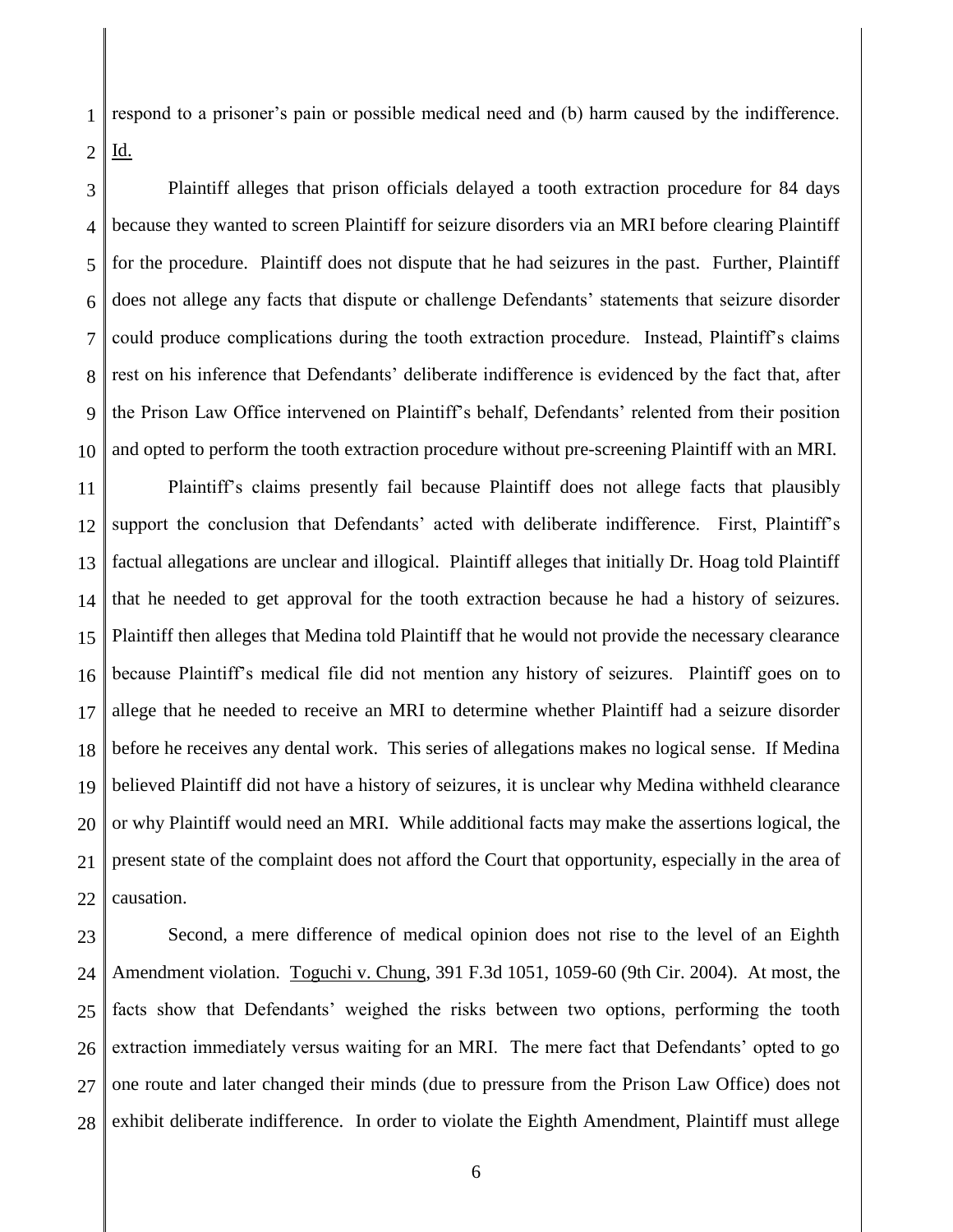1  $\mathcal{D}$ 3 4 5 6 7 8 9 facts that plausibly support the conclusion that Defendants' chosen course of treatment was medically unacceptable under the circumstances and was chosen by Defendants in conscious disregard of an excessive risk to Plaintiff's health. Jackson v. McIntosh, 90 F.3d 330, 332 (9th Cir. 1996). Plaintiff does not allege facts which plausibly support the conclusion that it was medically unacceptable for Defendants to opt to wait for an MRI before performing the tooth extraction. The fact that the same course of treatment (waiting for MRI results to determine whether Plaintiff had a seizure disorder) was recommended and followed by multiple physicians in two separate prison facilities suggests that waiting for an MRI was not medically unacceptable under the circumstances.

10 11 12 13 14 15 16 Third, Plaintiff does not allege facts that plausibly support the conclusion that any individual Defendant deliberately delayed the MRI or the tooth extraction to maliciously cause Plaintiff pain. Plaintiff alleges that his tooth extraction was delayed for 84 days, but also alleges that he was transferred to a different prison in the interim. Plaintiff does not allege any facts that plausibly support the conclusion that any individual Defendant knew that further treatment would be delayed for so long or that Plaintiff was going to be transferred in the interim, causing further delays.

17 Accordingly, Plaintiff presently fails to state any claims under the Eighth Amendment.

18

# **B. Plaintiff's Retaliation Claims**

19 20 21 22 23 24 25 26 27 Plaintiff alleges, in conclusory fashion, that Defendant Medina was "retaliating against Plaintiff for filing a lawsuit against Defendant Medina in federal court violating [Plaintiff's] 1st Amendment rights." (Compl. 8.) "Within the prison context, a viable claim of First Amendment retaliation entails five basic elements: (1) An assertion that a state actor took some adverse action against an inmate (2) because of (3) that prisoner's protected conduct, and that such action (4) chilled the inmate's exercise of his First Amendment rights, and (5) the action did not reasonably advance a legitimate correctional goal." Rhodes v. Robinson, 408 F.3d 559, 567-68 (9th Cir. 2004). "Protected conduct" includes the First Amendment right to pursue civil rights litigation in the courts."  $\underline{Id}$  at 567.

28

Plaintiff does not allege sufficient facts to support his retaliation claim. The facts alleged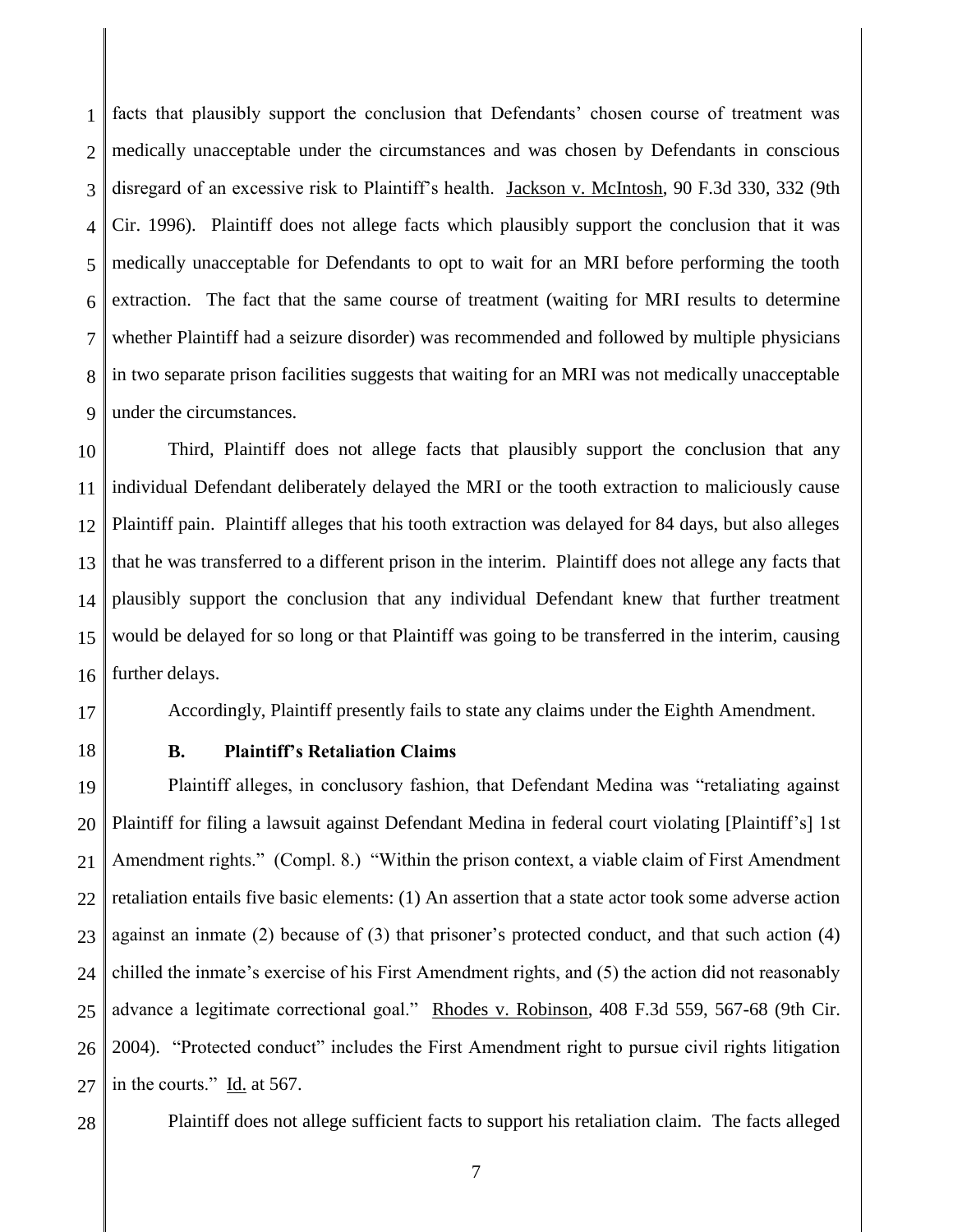1  $\mathcal{D}$ 3 4 5 6 7 do not plausibly support the conclusion that Defendant Medina took "adverse action" against Plaintiff. Plaintiff contends that Defendant Medina told Plaintiff that he needed to be screened for seizures before receiving a tooth extraction. However, as discussed above, this is the same course of treatment recommended by other doctors at two separate prison facilities. Plaintiff fails to explain how this recommended course of treatment was adverse. The facts do not plausibly support the conclusion that Defendant Medina chose this course of treatment to deliberately delay Plaintiff's treatment.

8 9 10 11 12 13 14 Moreover, Plaintiff does not allege facts that plausibly support the conclusion that Defendant Medina took action against Plaintiff "because of" Plaintiff's exercise of protected conduct. Plaintiff does not allege any facts that support the conclusion that Defendant Medina's actions was a direct response to Plaintiff's lawsuit. Plaintiff does not identify when this prior lawsuit was filed, what the subject of the prior lawsuit was, whether Defendant Medina was even aware of this prior lawsuit at the time, or any other facts establishing a causal connection between the prior lawsuit and Defendant Medina's actions.

Based upon the foregoing, Plaintiff fails to state any cognizable retaliation claims.

15

16

## **C. Individualized Inquiry into Causation**

17 18 19 20 21 22 23 Plaintiff names several individuals as defendants without alleging facts that show how they caused or contributed to Plaintiff's injuries. In order to state a claim against each individual defendant, Plaintiff must "plead that each Government-official defendant, through the official's own individual actions" violated Plaintiff's constitutional rights. Ashcroft v. Iqbal, 556 U.S. 662, 676 (2009). With respect to supervisory officials such as warden, those officials "may not be held liable for the unconstitutional conduct of their subordinates under a theory of *respondeat superior*." Id.

24 25 26 27 28 Plaintiff fails to allege facts that show how some of the individual defendants caused or contributed to Plaintiff's alleged injuries. For example, the complaint contains little-to-no factual detail regarding how the unnamed warden at CCI-Tehachapi or Defendants Hopson, Lowen and Swingle personally participated in the events described in the complaint. Accordingly, Plaintiff's complaint fails to state any cognizable claims against these defendants.

8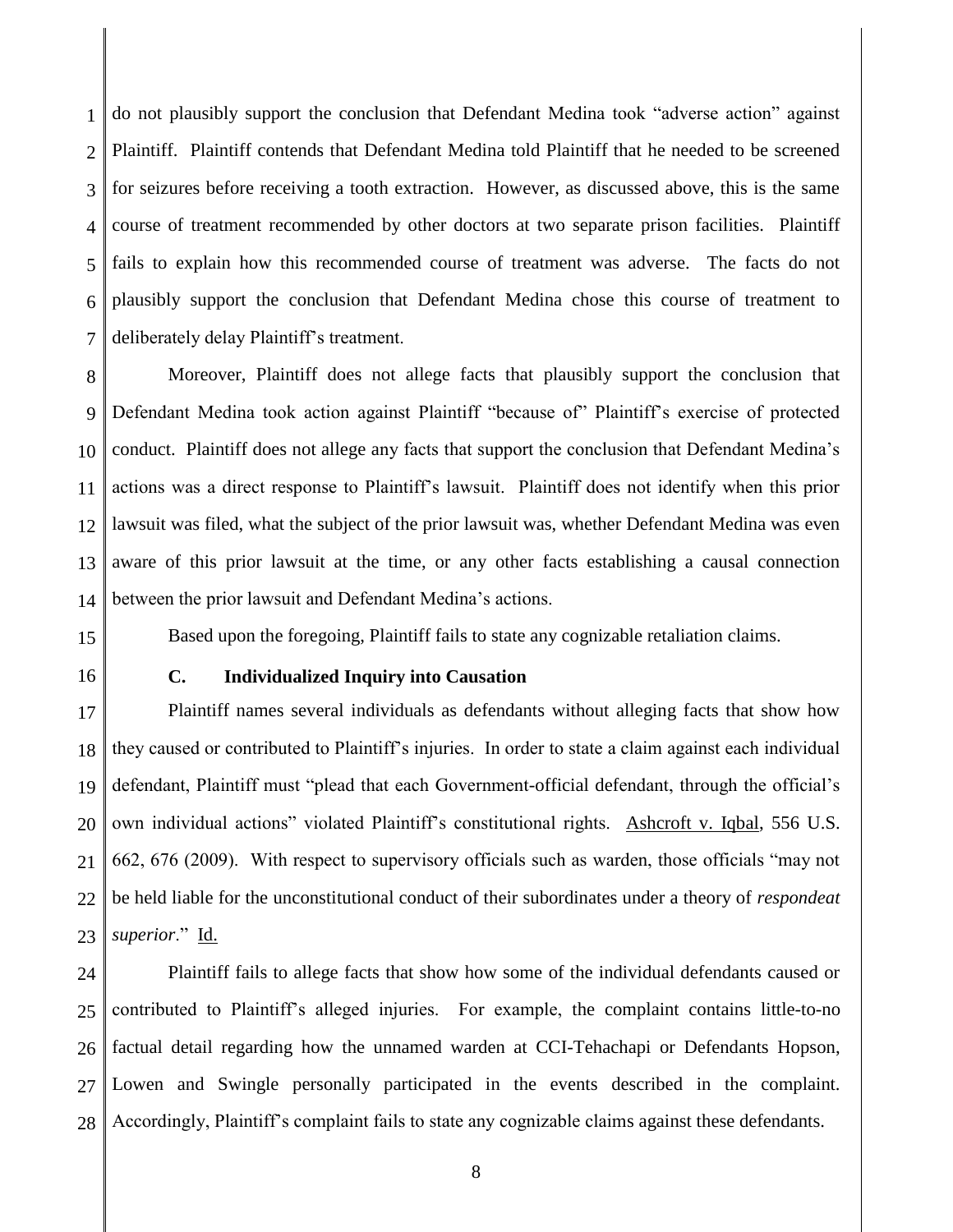### **CONCLUSION AND ORDER**

**V.**

5 6 7 For the reasons set forth above, the Court finds that Plaintiff's complaint fails to state any cognizable claims. Plaintiff is granted leave to file an amended complaint within thirty days. Noll v. Carlson, 809 F.2d 1446, 1448-49 (9th Cir. 1987). Plaintiff may not change the nature of this suit by adding new, unrelated claims in his amended complaint. George v. Smith, 507 F.3d 605, 607 (7th Cir. 2007) (no "buckshot" complaints).

8 9 10 11 12 13 14 Plaintiff's amended complaint should be brief, Fed. R. Civ. P. 8(a), but must state what each named defendant did that led to the deprivation of Plaintiff's constitutional or other federal rights. Iqbal, 556 U.S. at 678. "The inquiry into causation must be individualized and focus on the duties and responsibilities of each individual defendant whose acts or omissions are alleged to have caused a constitutional deprivation." Leer v. Murphy, 844 F.2d 628, 633 (9th Cir. 1988). Although accepted as true, the "[f]actual allegations must be [sufficient] to raise a right to relief above the speculative level . . . ." Twombly, 550 U.S. at 555 (citations omitted).

15 16 17 18 Finally, an amended complaint supersedes the original complaint, Forsyth v. Humana, Inc., 114 F.3d 1467, 1474 (9th Cir. 1997); King v. Atiyeh, 814 F.2d 565, 567 (9th Cir. 1987), and must be "complete in itself without reference to the prior or superseded pleading," Local Rule 220.

Based on the foregoing, it is HEREBY ORDERED that:

1. The Clerk's Office shall send Plaintiff a civil rights complaint form;

- 2. Plaintiff's complaint, dated May 16, 2011, is dismissed for failure to state a claim upon which relief may be granted;
	- 3. If Plaintiff wishes to amend, he must file an amended complaint within **thirty (30) days** from the date of service of this order; and
- 25 26

//

19

20

21

22

23

24

- 27 //
- 28 //